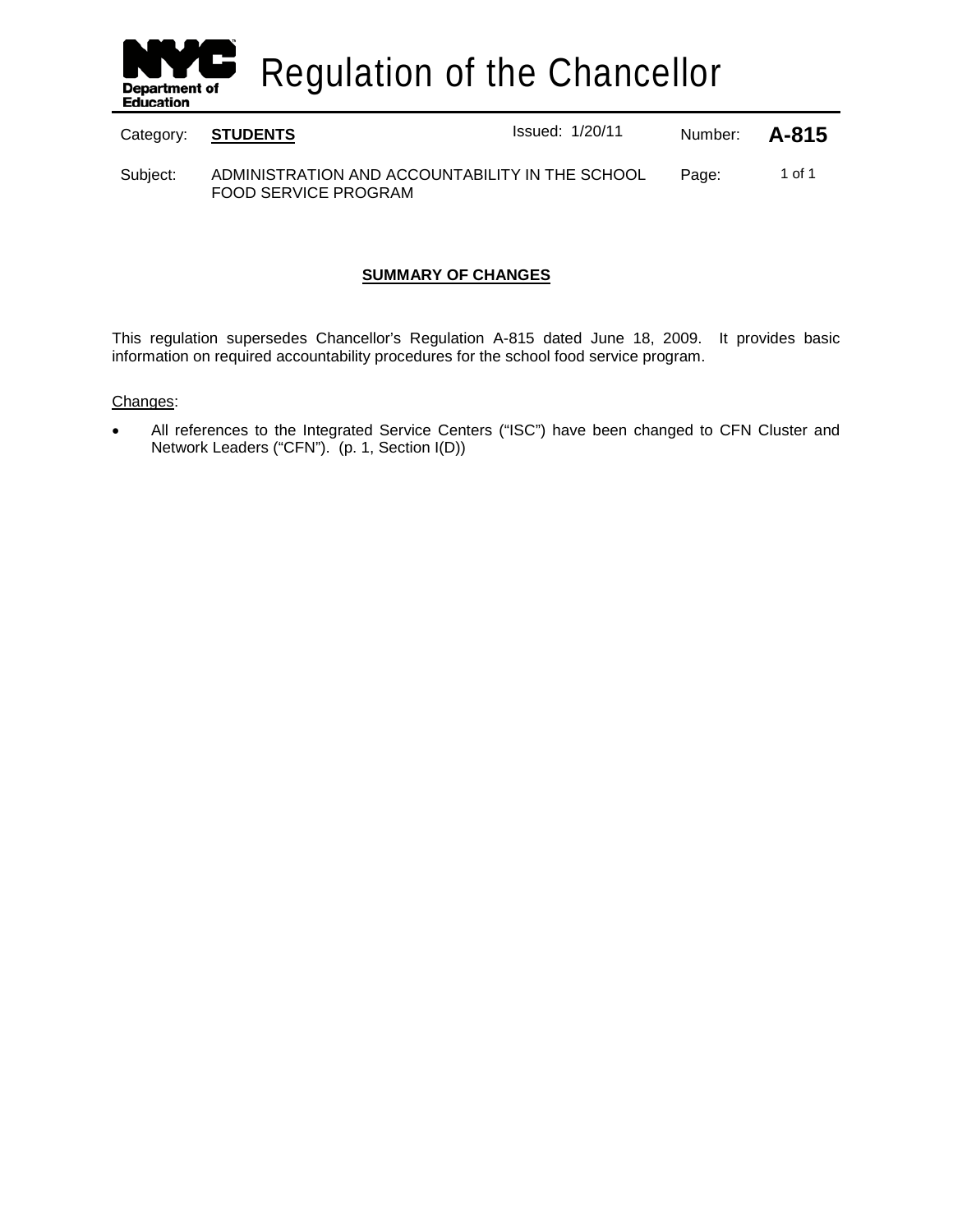# **ABSTRACT**

This regulation provides basic information on accountability procedures to substantiate all claims for reimbursement submitted by the Department. The potential loss of revenue if proper procedures are not followed could adversely affect the food service programs. It is the responsibility of all personnel involved in the School Meals Program to familiarize themselves and adhere to these instructions.

# **I. MEAL ACCOUNTABILITY**

- A. An approved accountability system must be in effect from the first day of the school year. A child's eligibility from the previous year is applicable through the first 30 operating days of the school year, otherwise known as the carryover period, or until a new eligibility determination is made in the new school year, whichever comes first. Accountability is hereby defined as those methods and procedures used to accomplish the following:
	- 1. Provide an accurate, documented daily Point-of-Service count of the number of breakfast and lunch meals served to children according to each child's eligibility category (free, reduced price, or full price) regardless of where meals are being consumed (e.g., cafeteria, classrooms, etc.) and;
	- 2. Ensure that meals served contain the required food components: three out of four mandated components at breakfast and three out of five components at lunch.
- B. The documented count of meals claimed for reimbursement is taken at a *Point-of-Service*, which is defined as that point in the food service operation where an accurate determination can be made that a reimbursable meal has been served to an eligible child. Either the principal or SchoolFood shall designate a staff person to be responsible for the meal accountability of students that participate in the program. All principals or designees are required to certify their school's breakfast and lunch participation and cash collections by submitting a [Report of Meals Served \(MIE-1\)](http://www.opt-osfns.org/osfns/resources/financialmemos/memos/Memos2007_2008/FS-6Instructions%20for%20Completing%20the%20Weekly%20REPORT%20OF%20MEALS%20SERVED%20(MIE-1)%20Form.pdf) and a [Cash Receipt Worksheet \(MIE-2\)](http://www.opt-osfns.org/osfns/resources/financialmemos/memos/FS-2.pdf) form weekly. The two forms should be accompanied by a check, when applicable, to the Office of SchoolFood for the purpose of preparing a claim for federal and state reimbursement.
- C. Provisions must be made for the [collection and documentation of monies](http://www.opt-osfns.org/osfns/resources/financialmemos/memos/Memos2007_2008/FS-7Handling%20of%20Office%20of%20School%20Food%20and%20Nutrition%20Services%20Money.pdf) for those participants required to pay full or reduced price for their meals. Detailed procedures on preparing the claim report for meals taken by students and for cash collection can be found in the Office of SchoolFood Finance Memos **FS-2, [FS-6](http://www.opt-osfns.org/osfns/resources/financialmemos/memos/Memos2007_2008/FS-6Instructions%20for%20Completing%20the%20Weekly%20REPORT%20OF%20MEALS%20SERVED%20(MIE-1)%20Form.pdf)** and **FS-7** which are sent annually to each school and posted on the SchoolFood website: [http://www.opt](http://www.opt-osfns.org/osfns/resources/financialmemosapp/)[osfns.org/osfns/resources/financialmemosapp/.](http://www.opt-osfns.org/osfns/resources/financialmemosapp/) In instances where there is a cash register or system in place to collect reduced and full-priced monies at the Point-of-Service, a SchoolFood employee will be responsible for this function.
- D. Under *no* circumstances may a principal or a designee implement any accountability method other than those specified in this regulation. If any other method is preferred, that proposed method must be submitted in writing to the Office of SchoolFood for evaluation and written approval by the State Education Department. (The OSF address can be found at the end of this regulation.)

If a reimbursement disallowance is invoked by a federal or state agency because an individual school has not implemented an approved method of accountability or other requirement of the breakfast, lunch, or other meal program, the resulting loss of revenue will be addressed by the CFN Cluster and Network Leaders (CFN) in the manner outlined by the Chancellor's Office of Finance.

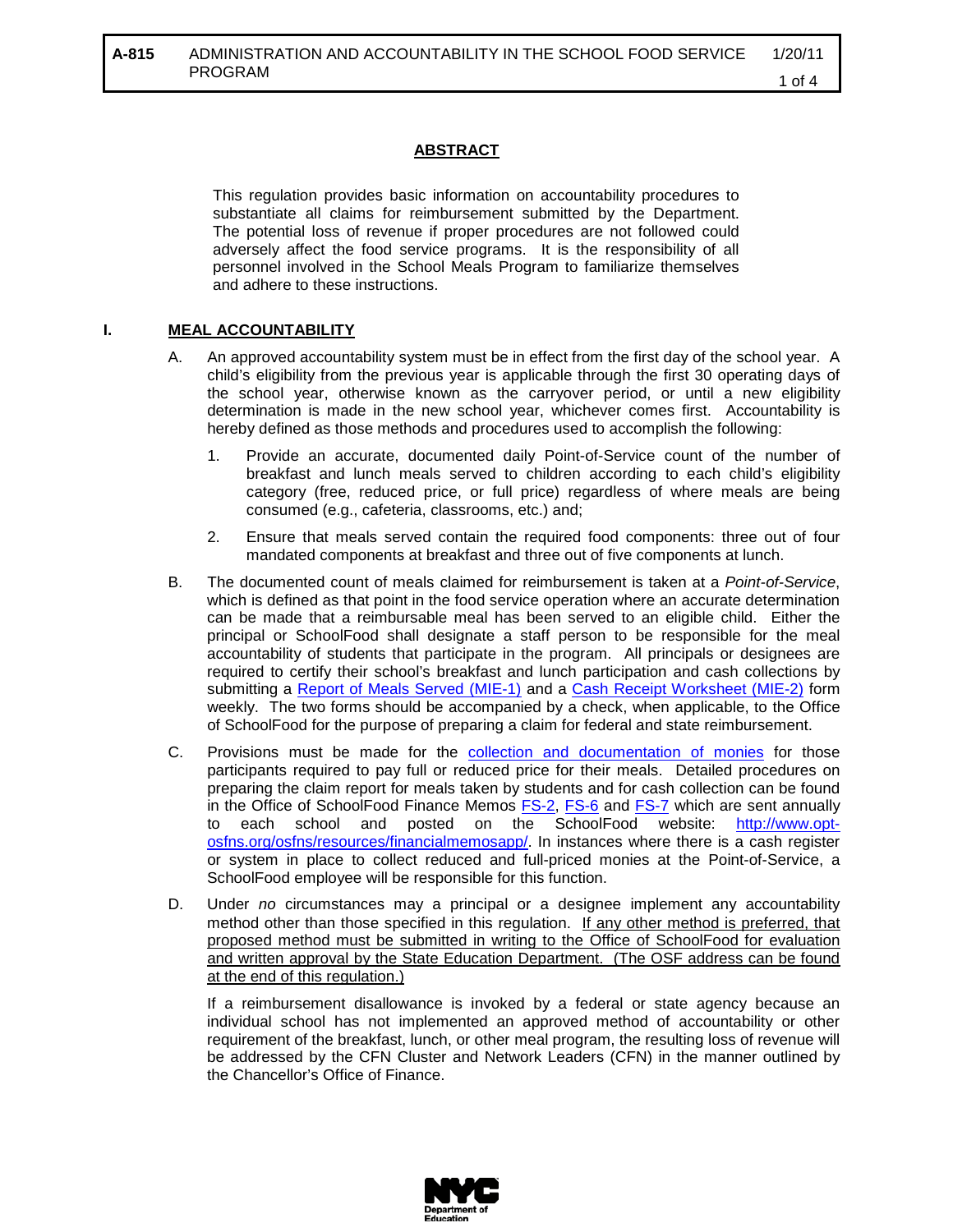### **II. APPROVED METHODS OF ACCOUNTABILITY**

- A. One of the following [meal accountability methods](http://www.opt-osfns.org/osfns/meals/default.aspx) must be used to record the meals provided to students with the current year meal codes as reflected in [ATS](http://schools.nyc.gov/Offices/FinanceandAdministration/DIIT/ATS/default.htm) and [NPSIS:](https://www.nycenet.edu/npsis)
	- 1. An [electronic coded class or grade list](http://www.opt-osfns.org/osfns/meals/default.aspx) generated from [ATS](http://schools.nyc.gov/Offices/FinanceandAdministration/DIIT/ATS/default.htm) or NPSIS,
	- 2. A manual **Numbered or Name Roster** system;
	- 3. [Permanent Meal Cards](http://www.opt-osfns.org/osfns/meals/default.aspx) with Numbered Roster (may be used in all schools);
	- 4. A [Key Tag Card,](http://www.opt-osfns.org/osfns/meals/default.aspx) which replaces the Stub Book and is recommended for use in intermediate, junior high, and high schools; and
	- 5. [Electronic Point-of-Sale \(POS\)](http://www.opt-osfns.org/osfns/meals/default.aspx) system or the Comprehensive Attendance, Administration, and Security System [\(CAASS\)](http://www.opt-osfns.org/osfns/meals/default.aspx).
- B. Regardless of which method is used, there are functions that must occur at all schools:
	- 1. The principal or designee must first determine student eligibility by an approved mechanism such as automatic coding in [ATS](http://schools.nyc.gov/Offices/FinanceandAdministration/DIIT/ATS/default.htm) or [NPSIS,](https://www.nycenet.edu/npsis) a completed School Meals [Application](http://www.opt-osfns.org/osfns/forms/schmeals_english.pdf) or valid Direct Certification letter.
	- 2. The accountability method must not allow for the overt identification of students by eligibility category, i.e., by physical segregation, the appearance of the meal card, an announced or published list of names, or by other means.
	- 3. At the end of each day's service, the cashier or principal's staff person must prepare and report the total number of meals served by eligibility category by the cashier or principal's staff person must be made and reported to the person responsible for completing the [Report of Meals Served \(MIE-1\).](http://www.opt-osfns.org/osfns/resources/financialmemos/memos/Memos2007_2008/FS-6Instructions%20for%20Completing%20the%20Weekly%20REPORT%20OF%20MEALS%20SERVED%20(MIE-1)%20Form.pdf)
	- 4. Principals must assign a staff person to conduct separate Point-of-Service accountability at locations where there are multiple schools or other programs. Report meals served on the same [Report of Meals Served \(MIE-1\).](http://www.opt-osfns.org/osfns/resources/financialmemos/memos/Memos2007_2008/FS-6Instructions%20for%20Completing%20the%20Weekly%20REPORT%20OF%20MEALS%20SERVED%20(MIE-1)%20Form.pdf) The staff person will report the student participation as outlined above and then give the final numbers to the designated main school staff person on a daily basis.
	- 5. When reporting daily meal participation for breakfast and lunch, all meal counts must be tallied and recorded on the weekly [Report of Meals Served \(MIE-1\)](http://www.opt-osfns.org/osfns/resources/financialmemos/memos/Memos2007_2008/FS-6Instructions%20for%20Completing%20the%20Weekly%20REPORT%20OF%20MEALS%20SERVED%20(MIE-1)%20Form.pdf) form by eligibility categories of free, reduced, and paid. To ensure that all student meals are claimed accurately, the designated meal codes assigned to each participating student must be tallied daily from electronic systems (POS and CAASS), manual rosters, or meal cards as follows:

Meal Code "**A**" and "**1**" counts are to be combined and recorded as **Free**;

Meal Code "**2**" counts are to be recorded as **Reduced Price**; and

Meal Code "**3**", "**4**" and "**5**" counts are to be combined and recorded as **Full Paid**.

Daily meal counts for free and reduced price meals may not exceed the current number of eligible students on register in those categories.

C. Detailed written descriptions of the [approved methods of accountability](http://www.opt-osfns.org/osfns/meals/default.aspx) are available from the Office of SchoolFood. SchoolFood personnel are also available to provide instruction on all requirements and consultation on which method may be most appropriate in a particular situation. If there are any immediate questions, the principal should discuss them with the SchoolFood Manager assigned to the school.

#### **III. DOCUMENTING ELIGIBILITY**

A. Administrative procedures must always be in place for the identification, by eligibility, of all students presenting themselves for meal service, including procedures to identify those students who have lost or misplaced their meal card. All student eligibility must be documented in the official student databases, Automate the Schools ([ATS\)](http://schools.nyc.gov/Offices/FinanceandAdministration/DIIT/ATS/default.htm), or the Non-Public School Information System [\(NPSIS\)](https://www.nycenet.edu/npsis), either automatically through a computer match

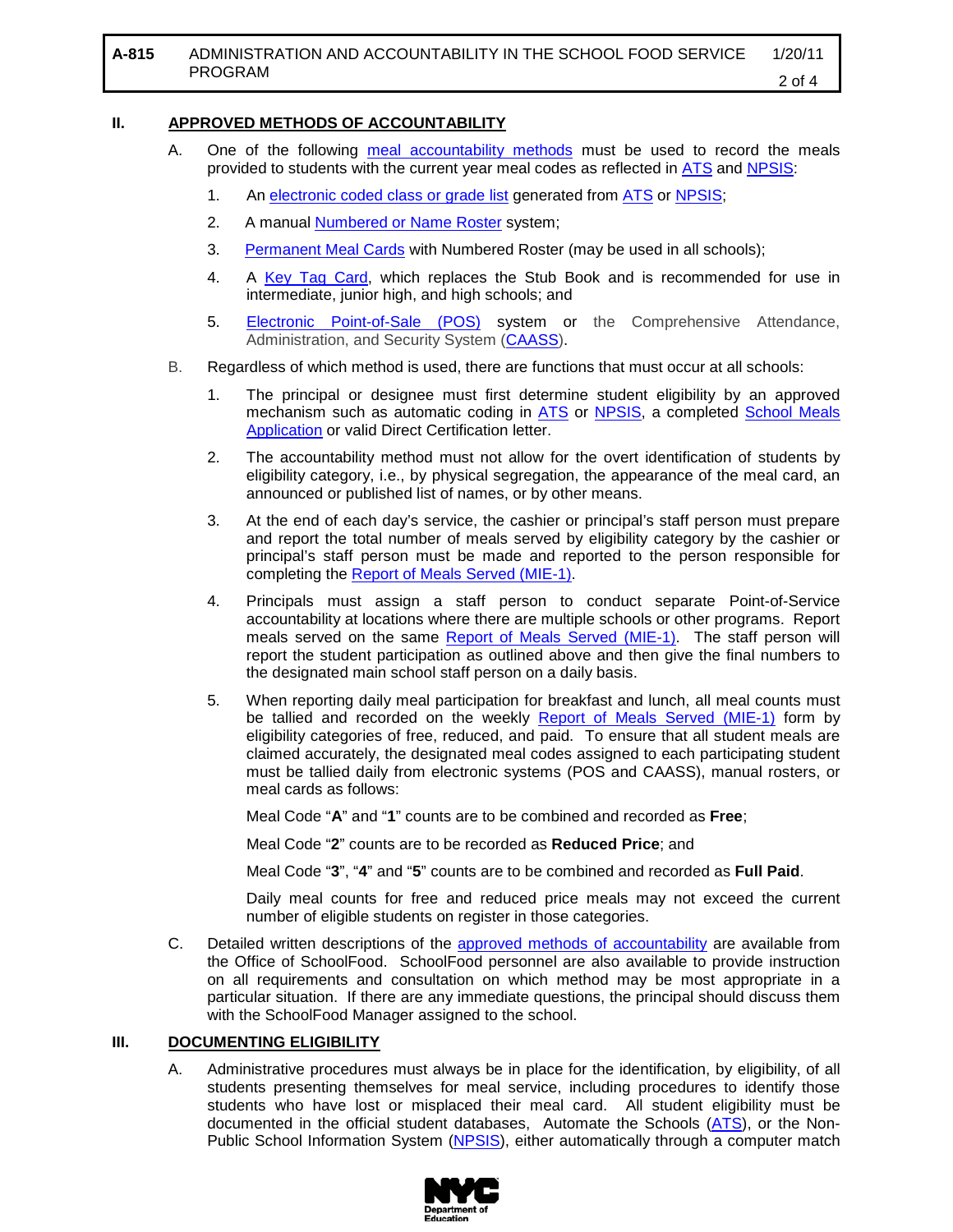or manually from a [School Meals Application](http://www.opt-osfns.org/osfns/forms/schmeals_english.pdf) or Direct Certification letter (*[see Chancellor's](http://docs.nycenet.edu/docushare/dsweb/Get/Document-40/A-810.pdf)  [Regulation A-810](http://docs.nycenet.edu/docushare/dsweb/Get/Document-40/A-810.pdf)*).

- 1. For public schools and participating charters, [ATS](http://schools.nyc.gov/Offices/FinanceandAdministration/DIIT/ATS/default.htm) will serve as the basis for all student meal accountability, and a master listing for student meal identifiers will be generated directly from the [ATS](http://schools.nyc.gov/Offices/FinanceandAdministration/DIIT/ATS/default.htm) RMEL report.
- 2. For participating non-public schools, the [NPSIS](https://www.nycenet.edu/npsis) will serve as the basis for all student meal accountability and a master listing for student meal identifiers will be generated directly from this system.
- 3. At schools where neither [ATS](http://schools.nyc.gov/Offices/FinanceandAdministration/DIIT/ATS/default.htm) nor [NPSIS](https://www.nycenet.edu/npsis) systems are in place, an accurate manual listing must be developed and maintained based on current eligibility requirements.
- B. Schools may continue to use the previous year's eligibility recorded on meal rosters or master eligibility list for the first 30 operating days of the school year (beginning the first day of the school year) – this is known as the eligibility carryover period. Thus, schools should generate their meal roster or master eligibility lists from [ATS](http://schools.nyc.gov/Offices/FinanceandAdministration/DIIT/ATS/default.htm) and [NPSIS](https://www.nycenet.edu/npsis) as soon as school opens for use through the eligibility carryover period only.
	- 1. By the middle of September, all existing meal code designations from the prior school year will be removed (deleted) from [ATS](http://schools.nyc.gov/Offices/FinanceandAdministration/DIIT/ATS/default.htm) and [NPSIS](https://www.nycenet.edu/npsis) and a computer match of all students with Human Resources Administration data of recipients of public assistance (Temporary Assistance to Needy Families (TANF)) and food stamps will be conducted. Any matching students will automatically be coded in [ATS](http://schools.nyc.gov/Offices/FinanceandAdministration/DIIT/ATS/default.htm) and [NPSIS](https://www.nycenet.edu/npsis) as eligible for free lunch regardless of whether or not the family submits a completed School Meals Application. The scheduled date of when the meal codes will be deleted shall be communicated in the annual [student eligibility memorandum](http://www.opt-osfns.org/osfns/forms/2007-08%20Eligibility%20Guidelines%20For%20Free%20and%20Reduced%20Price%20Meals%20_WEB_.pdf) distributed to schools, posted on the Office of SchoolFood website during the last week of August and announced in the **Principal's Weekly**.
	- 2. At the end of the eligibility carryover period, meal rosters and other tools for Point-of-Service eligibility checks (e.g., class rosters, ID and Key Tag Cards) must be generated using the meal code reports from [ATS,](http://schools.nyc.gov/Offices/FinanceandAdministration/DIIT/ATS/default.htm) [NPSIS,](https://www.nycenet.edu/npsis) or manual listing, and eligibility must be based on current year data.

# **IV. RETENTION OF RECORDS**

All permanent meal cards, manual rosters, or electronic transaction records, <u>Report of Meals</u> [Served \(MIE-1\)](http://www.opt-osfns.org/osfns/resources/financialmemos/memos/Memos2007_2008/FS-6Instructions%20for%20Completing%20the%20Weekly%20REPORT%20OF%20MEALS%20SERVED%20(MIE-1)%20Form.pdf) forms, [Cash Receipt Worksheet \(MIE-2\)](http://www.opt-osfns.org/osfns/resources/financialmemos/memos/FS-2.pdf) forms and any other records (e.g., cash register tapes) associated with the school's method of accountability must be kept on file at the school for four years and be available for review by city, state, and federal auditors during regular school hours. Schools in the first or base year of the Universal School Meals (USM) program are required to retain all base year documentation for an additional three years after the USM cycle ends for a total of seven years.

# **V. UNIVERSAL SCHOOL MEALS (USM) PROCESS**

- A. First or base year, all schools must:
	- 1. Issue a **School Meals Application** (SD1041) to each student at the school;
	- 2. Certify student meal applications as free, reduced price, or paid in accordance with the current federal guidelines and Chancellor's Regulation A-810;
	- 3. Implement one of the methods of accountability as outlined above in Section II.A: Approved Methods of Accountability;
	- 4. Ensure that all student meals are claimed accurately at the Point-of-Service on a daily basis per eligibility category as free, reduced price, or paid based on meal counts taken from the accountability system;
	- 5. Implement the method of accountability daily at breakfast and lunch service, including on half days and trip days, and for classroom or other locations where meal service occurs;